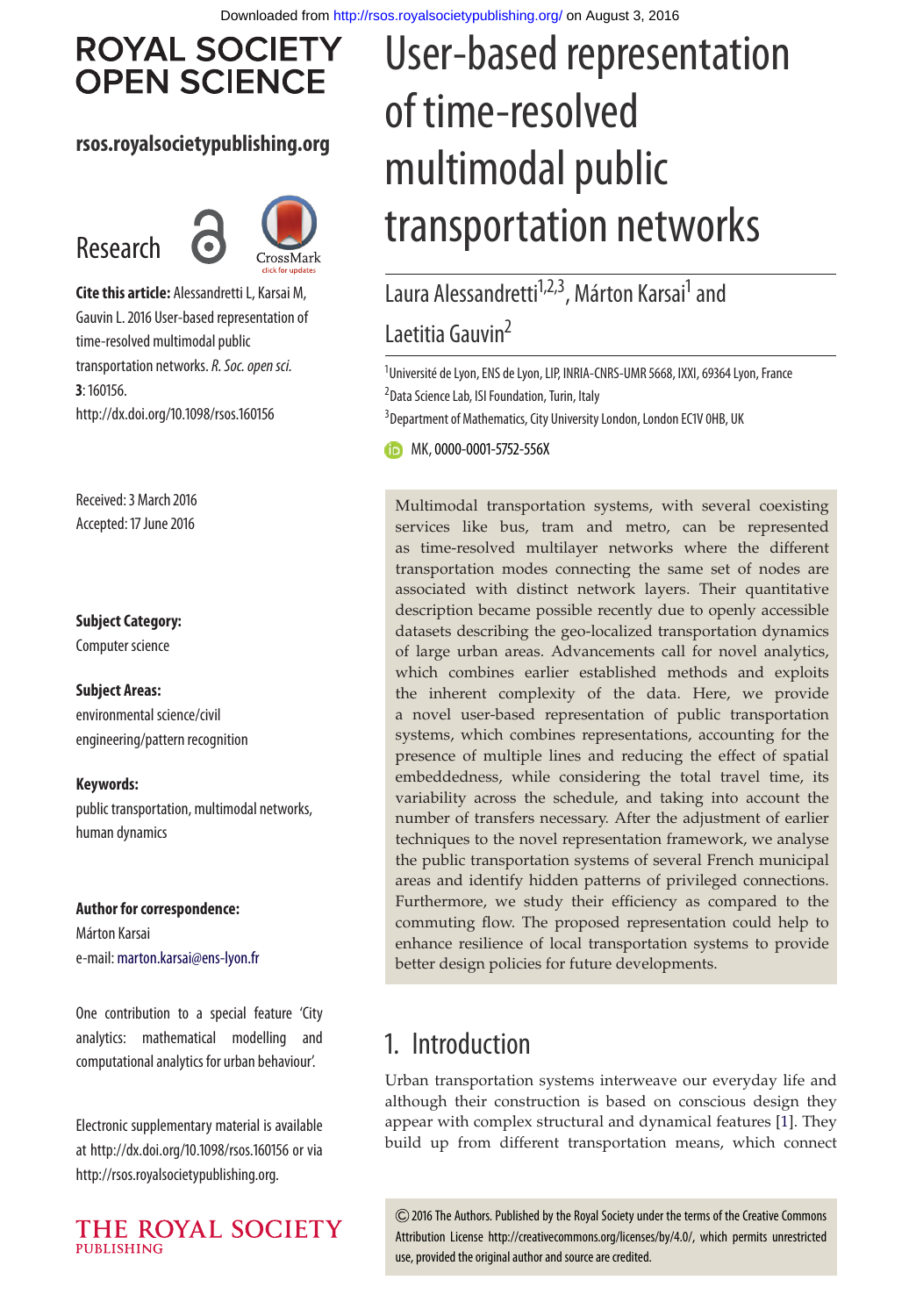**2**

places in a geographical space. Their most straightforward description is given by networks [\[2](#page-10-1)[,3\]](#page-10-2) where stations are identified as nodes, and links are the transportation connections between them. Based on this representation [\[4\]](#page-10-3), considerable research efforts have been dedicated to address their sustainability [\[5\]](#page-10-4), to optimize their efficiency [\[6](#page-10-5)[,7\]](#page-10-6), reliability [\[8](#page-10-7)[–10\]](#page-10-8) or even to estimate the risk they carry due to interdependency with other infrastructure networks in case of terrorist attacks [\[11\]](#page-10-9).

All transportation networks share a few common features: (i) they are all embedded in space, setting constraints in their structural design, (ii) networks of different transportation means may coexist in the same space and (iii) they are all inherently temporally resolved. Such details of several transportation networks became available lately [\[12\]](#page-10-10) through the collection of large open datasets describing complete multimodal transportation systems in cities, regions, countries and even internationally. These advancements were induced by novel data collection techniques including smart card data [\[13\]](#page-10-11), automatic vehicle location (AVL) data [\[14\]](#page-10-12) and mobile phone data from GSM providers [\[15\]](#page-10-13). On the top of these developments, the advent of a new common non-proprietary transit data format, the General Transit Feed Specification (GTFS), further amplified actual trends in urban policy propagating smart city programmes and real-time online user services. As of February 2016, 325 public transportation companies around the world have released official GTFS feeds [\[16\]](#page-10-14), which are regularly modified by online communities that are adding extensions and optional fields to adapt to different transit services [\[17\]](#page-10-15). In transportation, the confluence of open data, GTFS, ubiquitous mobile computing, sensing and communication technologies, has allowed to study the efficiency and performance of public transportation systems under different perspectives [\[18](#page-10-16)[–22\]](#page-11-0). As a consequence, GTFS data are now used for trip planning, ride-sharing, timetable creation, mobile data, visualization, accessibility and to provide real-time service informations.

These recent developments in data collection practices and in the corresponding fields of complex networks and human dynamics provided the opportunity to quantitatively study transportation systems using a data-driven approach. These studies showed that geographical constraints largely determine the structure and scaling of transportation networks [\[23](#page-11-1)[–25\]](#page-11-2), but for their better understanding one needs to consider the actual urban environment and development level [\[7,](#page-10-6)[26,](#page-11-3)[27\]](#page-11-4). At the same time, the emerging field of multilayer networks provided the methodology to consider their multimodal character [\[28,](#page-11-5)[29\]](#page-11-6). In this representation, each layer corresponds to the network of a single means of transportation (bus, tram, train, etc.), which are defined on the same set of nodes (stations). This way they account for possible multiple links of different modes between the same stations [\[30\]](#page-11-7). This representation can be extended to capture the temporal nature of the system by using some aggregated information extracted from the transportation schedule [\[31\]](#page-11-8) or, as a future challenge, by considering each time slot as a layer where journeys between stations are represented as temporal links [\[28,](#page-11-5)[32\]](#page-11-9).

Here, we build on these contemporary advancements and provide a novel representation, which combines multi-edge and P-space representations of transportation networks. The proposed scheme considers the system from the user's point of view by incorporating the minimization of the total travel time, its variability across the schedule, and the number of transfers between lines. Our subsequent aim is to adjust earlier-defined characterization techniques to the proposed representation in order to help its analysis. We use the adjusted techniques (i) to identify patterns of privileged connections in the transportation network, which are not evidently present through their overall design, and (ii) to quantify their overall efficiency when compared with the commuting flow. We carried out our analysis using openly shared GTFS datasets describing extensive transportation networks of French municipalities, such as greater Paris, Toulouse, Nantes and Strasbourg.

As follows, first, we describe the actual time-resolved multilayer network representation and introduce our methodology incorporating travel routes and times to identify efficient transportation connections. Next, we apply a matrix factorization method to extract underlying connectivity patterns to analyse them from the commuter point of view, and quantify their overall efficiency. Finally, we conclude our results and discuss possible applications and future directions of research. Note that the implementation of the proposed methodology is openly accessible online [\(https://github.](https://github.com/lalessan/user_basedPT) [com/lalessan/user\\_basedPT\)](https://github.com/lalessan/user_basedPT).

## 2. Representation of public transportation networks

The proposed methodology integrates several sequential steps to detect origin–destination areas that are conveniently connected by public transportation with respect to user preferences. In the following description, first, we define a user-based representation of a public transportation (PT) system, which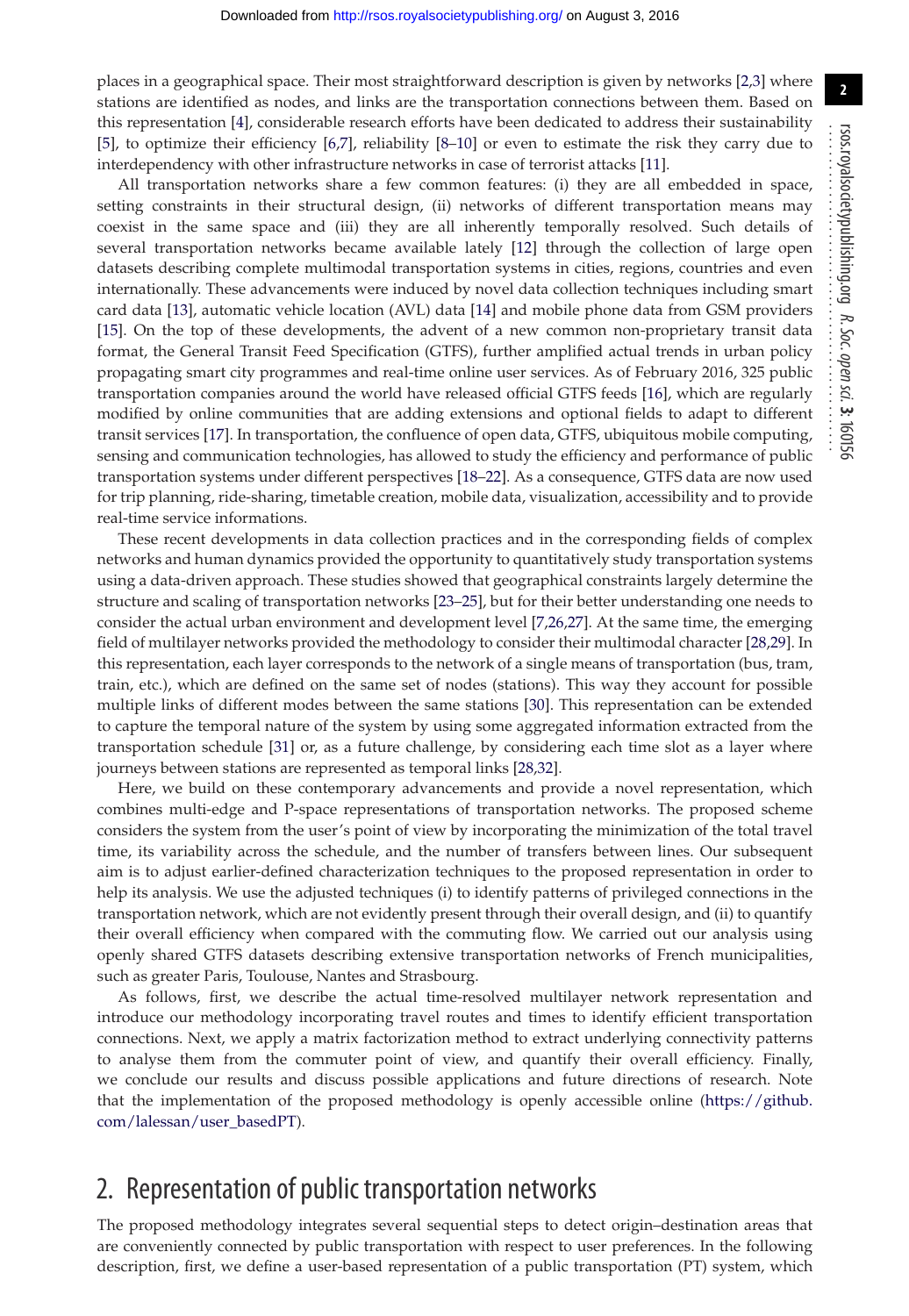

<span id="page-2-0"></span>**Figure 1.** Illustration of the user-based multi-edge P-space representation. (*a*) Two geo-localized crossing PT lines  $\ell_1$  and  $\ell_2$  are shown on the map of central Paris. (b) Schematic of the P-space multi-edge representation for a section of the network: all pairs of nodes corresponding to stops on the same line are connected by edges with the same label.

limits the effect of its spatial embeddedness, but accounts for its multilayer structure, and its temporal dimension. Next, we calculate the shortest time paths between stops by adapting a conventional algorithm [\[33\]](#page-11-10) to the actual graph representation, and finally, we select preferred connections, taking into account the distance travelled over time.

## 2.1. User-based multi-edge P-space representation

Earlier studies revealed that the choice of users to select transportation means for commuting is mainly affected by the average travel time, and by the variability of the total travel time  $[34]$ ,<sup>1</sup>  $[35]$ ,<sup>2</sup> in addition to the number of transfers they need to do. Our principal goal here is to introduce a novel representation of PT networks, which incorporates the aforementioned aspects decisive for users (while neglecting other presumably less determinant factors such as travel cost or comfort), and which minimizes the effects due to the spatial embeddedness of the system. In order to do so, we combine a multi-edge [\[36\]](#page-11-13) and a P-space representation of the transportation network [\[37](#page-11-14)[–39\]](#page-11-15) to describe the PT systems. The multiedge representation accounts for the presence of several transportation lines in the same PT network by allowing the existence of multiple labelled edges within a single pair of nodes. On the other hand, the P-space representation takes into account that transfers between lines is time-consuming and may not be convenient for the user; also, it considers connections between stops located at large distance thus it reduces the effect of the geographical distances. The combination of these two representations constitutes an ideal framework to investigate complex features of PT systems from the user perspective. A schematic example of this representation is displayed in [figure 1](#page-2-0)*a*, showing two crossing PT lines, and in [figure 1](#page-2-0)*b*, we illustrate the corresponding P-space multi-edge representation. Two stops *i* (respectively, *k*) and *j* on the same line  $\ell_1$  (respectively,  $\ell_2$ ) are linked through the edge  $e^{ \ell_1}_{(i,j)}$  (respectively,  $e^{ \ell_2}_{(j,k)}$ ), with weight  $t_E(e^{ \ell_1}_{(i,j)})$ (respectively,  $t_E(e_{(j,k)}^{\ell_2})$ ). At node *j*, a transfer is possible between the two lines, which is represented by a link with weight  $t_T(\ell_1, \ell_2, j)$  corresponding to the actual time of transfer.

Formally, the public transportation system is defined as a weighted, directed, edge-labelled graph  $G = (V, E, t_E, T, t_T)$  with vertex set *V* with cardinality *N*, corresponding to the public transportation stops, edge set *E* with weight function  $t_E$ , and set of transfers *T* with weight function  $t_T$ . If a line  $\ell_k$  is defined as an ordered sequence of stops connected consecutively, in the corresponding P-space graph *G*, there will be a direct labelled-edge  $e_{ij}^{\ell_k} \in E$  connecting each pair of nodes  $(i, j)$  on the given line, such that stop *i* precedes stop *j* in the sequence of line  $\ell_k$ . This way each transportation line appears as a fully connected clique in the P-space representation. We define *M* as the total number of lines in the PT system. Furthermore, a set  $T \subset M \times M \times N$  of transfers identifies triplets of two lines and one node,

<sup>1</sup>This document provides a study on the factors influencing the choice of the transportation means. The study is based on a literature review and statistical analysis of surveys.

<sup>2</sup>This document presents results of a survey about transport and mobility of households in France. The authors consider the distance travelled, if it is a long-distance trip or short trip made on a daily basis. Moreover, they look at the differences of behaviours in transportation use among different regions and individuals with different socio-demographic characteristics.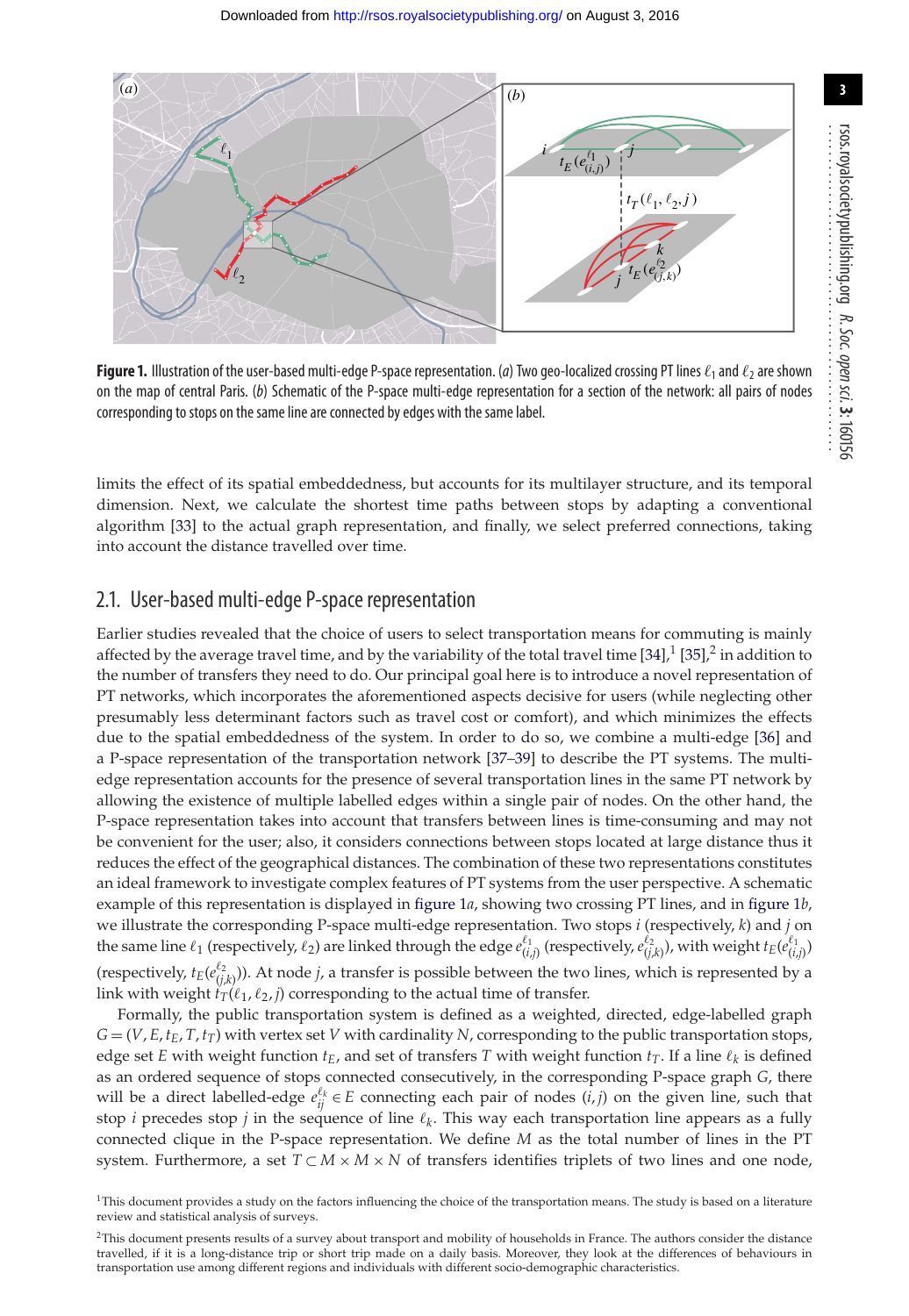**4**

 $e_{\ell_1,\ell_2,j}^T = (\ell_1,\ell_2,j)$  assigning a possible transfer between lines  $\ell_1$  and  $\ell_2$  at station *j*. Each edge in *E* is weighted by the average travel time on the actual line. It is computed through a *time* function  $t_E : E \to \mathbb{R}^+$ , quantifying for each edge  $e_{ij}^{\ell_k}$  the time needed to get from *i* to *j* along the line  $\ell_k$  averaged on a selected time window [*h*1, *h*2] over  $N_w$  weeks. The travel time assigned to an edge  $e_{ij}^{ell_k} \in E$  is then calculated as the sum of the average waiting time and the average time spent on the vehicle as

$$
t_E(e_{ij}^{\ell_k}) = \frac{1}{2f_{\ell_k}} + \Delta t_{ij}^{\ell_k},\tag{2.1}
$$

where  $f_{\ell_k}$  is the average frequency of line  $\ell_k$  and  $\Delta t_{ij}^{\ell_k}$  is the average time one needs to spend on line  $\ell_k$  to go from stop *i* to stop *j*. This formula is designed to consider the case where a user would go blindly to a stop (without looking at the schedule). Another approach would include that certain passengers attempt to reduce their waiting time by timing their arrival at transit stops to an optimal period before vehicle departure. Most studies report that passengers facing short headways or low reliability do not generally pursue these strategies [\[40–](#page-11-16)[42\]](#page-11-17). Hence, we choose our approach to favour lines with high frequency and less variability due to unexpected perturbations while accounting for preference of users for low unexpected variability in the total travel time. Finally, the transfer time function  $t_T : T \to \mathbb{R}^+$  quantifies for each transfer  $e_{\ell_1,\ell_2,j}^T$  the time needed to change between lines  $\ell_1$  and  $\ell_2$  at node *j*.

In such description, the temporality of the system is included through the weights. The choice not to model the system as a temporal graph is motivated by the fact that in urban public transportation systems the total travel time is subject to variability and this factor matters considerably for the user when deciding to opt for public transportation service.

#### 2.2. Uncovering efficient transportation connections

The previously defined public transportation graph  $G = (V, E, t_F, T, t_T)$  is used to calculate the shortest time paths between stops. In the multi-edge representation a path is defined as a sequence of edges<sup>3</sup>  $P_E$  =  ${e^{\ell_{i_1}}, e^{\ell_{i_2}}, \ldots, e^{\ell_{i_n}}}_{o,d}$  connecting an origin node *o* to a destination node *d* through a sequence of consecutive trips made on *n* lines,  $\ell_{i_1}, \ell_{i_2}, \ldots, \ell_{i_n}$ . Considering also the sequence of corresponding transfers between lines  $P_T = \{e_{\ell_{i_1},\ell_{i_2}}^T,e_{\ell_{i_2},\ell_{i_3}}^T\ldots,e_{\ell_{i_{n-1}},\ell_{i_n}}^T\}_{o,d}$  the shortest time paths between origin and destination are taken as the smallest durations measured among the different alternative paths. Each time length is defined as

$$
L_P = \sum_{j=1}^n t_E(e^{\ell_{i_j}}) + \sum_{j=1}^{n-1} t_T(e_{\ell_{i_j}, \ell_{i_{j+1}}})
$$
\n(2.2)

i.e. the sum of the average time needed to wait, travel and transfer between lines.

We adapted the Dijkstra algorithm [\[33\]](#page-11-10) to provide approximated shortest path lengths between any pair of stops in the user-based multilayer representation, while keeping the interpretable description of the PT system and reduced computation time. The original version of the algorithm computes the minimal distance between any origin *o* and destination *d* nodes by considering the sum of link weights. Instead, the modified version accounts for the fact that not only the link weights have to be taken into consideration, but also the transfer time, i.e. the cost to change between different layers (see the electronic supplementary material, section S3 for more details). Also, to consider the preference of users to change lines a limited number of times, the algorithm allows at most two transfers in a single path, i.e. we limit *n* ≤ 3. Owing to these limitations, the algorithm provides us an approximate solution, which, however, differs from the correct solution in only few cases. We find that more than 95% of the paths with at most three line changes computed with the unlimited (correct) algorithm and the limited (approximate) algorithm have the same temporal length in all cities (see the electronic supplementary material). After computing the shortest paths between all nodes in the graph, we characterize the distribution of shortest travelling times between all nodes whose physical distance falls within a specific range. Using this information, we identify privileged connections, i.e. fastest routes at a given distance.

### 2.3. Implementation of the user-based representation

The methodology presented above relies on information, which is typically included in data given in GTFS format [\(https://developers.google.com/transit/gtfs/reference\)](https://developers.google.com/transit/gtfs/reference) such as trips, routes, travelling times, frequencies and transfer times recorded for each service line and station in the transportation

<sup>&</sup>lt;sup>3</sup>In the current paragraph, to simplify notations, we do not index edges by node names.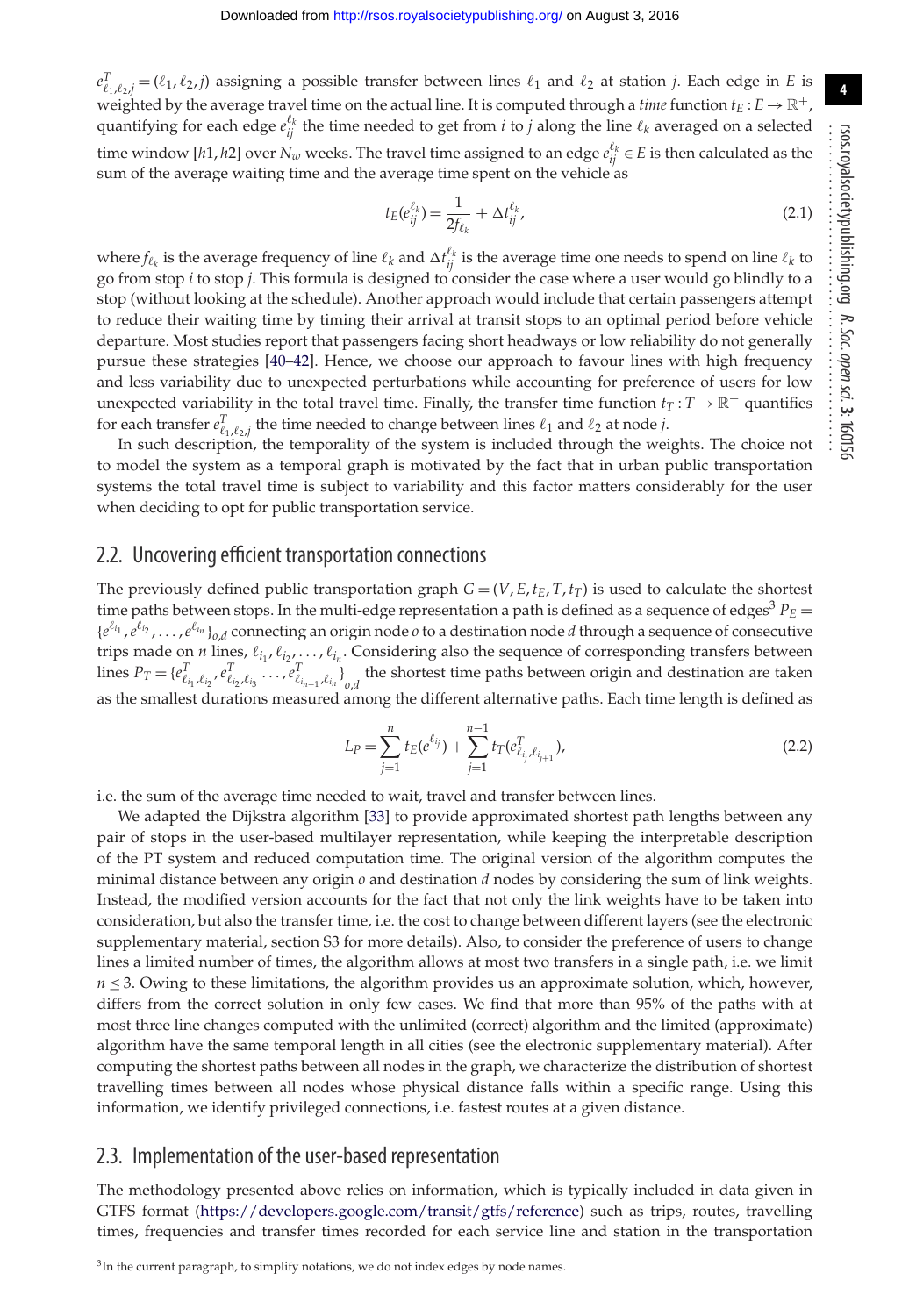system (for further details, see the electronic supplementary material, section S1). Using such data, we build the P-space multi-edge representations of greater Paris, Strasbourg, Nantes and Toulouse. We decided to use a period of  $N_w = 4$  weeks in each case, such that the total number of trips per day presents only weak fluctuations. We were interested in trips planned between  $h1 = 7.00$  h and  $h2 = 10.00$  h (though the choices of  $N_w$ ,  $h1$ , and  $h2$  are adjustable parameters). This choice of time window was made to focus on morning commuting patterns, and because during this time interval, the frequency of services is considerably higher than for the rest of the day. Typical line frequencies and trip durations are then defined as their averages over the selected time window over the four weeks. All PT systems considered rely substantially on three transportation modalities: metro (Paris, Toulouse) or tram (Nantes and Strasbourg), bus and rail. However, they differ considerably in terms of size (see the electronic supplementary material, table S2), route length, number of stops per route and route frequencies (see the electronic supplementary material, figure S1).

Finally, building on the multi-edge P-space representation and the estimation of the typical times and frequencies, we compute the typical shortest time paths between pairs of origin and destination in the city. The implementation of this methodology is available online [\(https://github.com/](https://github.com/lalessan/user_basedPT) [lalessan/user\\_basedPT\)](https://github.com/lalessan/user_basedPT) and requires as input any dataset in GTFS format and parameters summarized in the electronic supplementary material.

## 3. Illustration: fingerprints of public transportation networks

We demonstrate one possible use of our framework through the examples of the PT systems of greater Paris, Strasbourg, Nantes and Toulouse. After selecting privileged connections, we apply non-negative matrix factorization (NMF) to the graph of the privileged connections to identify underlying patterns, which may not be present due to overall design. Finally, we compare our findings with independent measures of commuting patterns, which allow us to give an estimation of the efficiency of the PT systems.

### 3.1. Selection of efficient connections

We used the method previously presented to compute the shortest time paths for all origin–destination pairs of the transportation systems of bus, train and metro. With the selection of a suitable time-window of size  $N_w = 4$  weeks, we find that the average standard deviation of a route frequency across the 4 weeks is about 0.05 transits/hour for all the cities considered (focusing only on weekdays). This result confirms that the system behaviour is subject to low variability during the period considered. Based on the shortest path calculations, we built a time–distance map, which assigns the physical distance  $d(o, d)$  and the shortest time path length  $\Delta t$ (*o*, *d*) to each origin (*o*)–destination (*d*) pair. This time–distance map was drawn as a heat-map in [figure 2](#page-5-0) for Paris and the other cities investigated, and can be used to identify patterns of privileged connections. We considered distance-bins with equal size 100 m and time bins of size 1 min.

In order to focus on the most efficient (privileged) connections with respect to the public transportation system of the city considered, we selected the trips responsible for the lowest 1% of the time distributions for each distance. To estimate whether these connections are among the best at the urban agglomeration level when compared with travel by car for the same distances, we computed the travel time factor. More precisely, after building the histogram of the shortest time paths for every distance bin, we compared the travel time of selected paths with the travel time needed to cover the same distance by car. Car commuting times were extracted from the French 2008 Enquête Nationale Transports et Déplacements 2007–2008 dataset [\[43\]](#page-11-18) <sup>4</sup> describing the global mobility of people living in France. To collect these data, individuals were asked how far (with resolution of 1 km), how long (with resolution of 1 min) and by which means of transportation they travel every day. Based on this dataset, we computed the median of the travel time distributions at each distance using the entire sample to measure the typical time needed to commute a particular distance by car. Similarly, we calculated the medians of the best 1, 2 and 5% of the time distribution at each distance (i.e. shortest times for a given distance) travelled by public transportation. This enables to compute the travel time factor as displayed in [figure 3](#page-6-0) for different selections of the best times taken by public transportation. By selecting the best connections responsible for the lowest 1% of the time distributions for each distance, in Paris agglomeration, we found that trip durations are at most 1.71 times the time needed by car. This is in close agreement with the travel time factor tolerated by users [\[34\]](#page-11-11), which was shown to be maximum 1.6 in [\[34\]](#page-11-11). For the other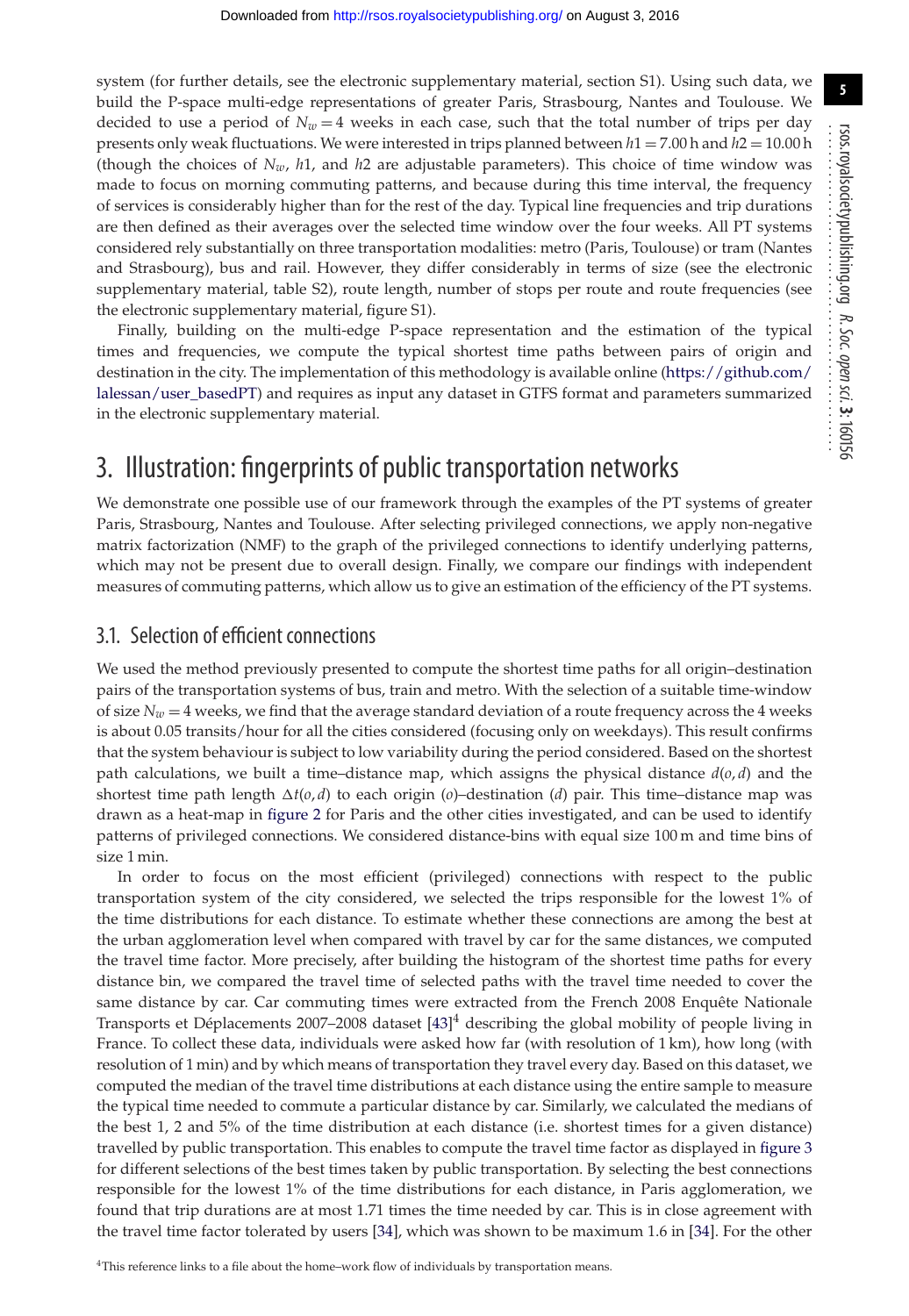

<span id="page-5-0"></span>Figure 2. Scatterplot of time versus physical distance associated with the shortest time paths for each origin–destination pair. The points are coloured according to the number of points in the area considered. Scatterplots are shown for the cities of  $(a)$  Paris,  $(b)$  Toulouse, (c) Nantes and (d) Strasbourg. Colours indicate the logarithm of the number of origin–destination pairs in a given range time– distance bin.

agglomerations studied, the travel time factor goes above this value for distances travelled greater than 5 km. We note that while in Paris the travel time factor tends to saturate at large distance, meaning that efficient connections exist also at the inter-city level, this is not the case for the other cities [\(figure 3](#page-6-0)*b*–*d*), where PT seems to provide an efficient alternative to car mainly for short trips.

Let us notice again that in the histograms and travel time factor calculations, we do not use the best absolute time to travel a given distance but we consider a waiting time assuming that a user arrives blindly at a stop, in order to take into account the preferences of users for paths with small variability in time. In addition, the time travelled by car for each distance is taken from data considering car trips in the whole country. These two points may lead to an overestimation of time travel factors, so the travel time factor cannot be used directly as a criterion to select the best connections but only gives a common metric to look at the different public transportation systems.

For all the cities considered, privileged connections include shortest paths with no line changes at very short distances, and an increasing number of line changes as a function of the distance travelled (see the electronic supplementary material, figure S6). In the Paris area, only two transportation modalities are used in 80% of the paths up to 60 km distance and the most-represented modalities include metro, bus and rail, with metro dominating at short distances. In smaller cities, almost all paths at distances up to 20 km involve less than two changes. The most-represented modalities are bus and tram for Strasbourg and Nantes, bus and metro for Toulouse; instead, rail is present only when the path distance is larger than 15/20 km (see the electronic supplementary material, figures S7 and S8).

In [figure 4](#page-6-1)*a*, we show the profile of the Paris urban agglomeration, where links correspond to the selected privileged connections. The city profile differs clearly from the profile obtained for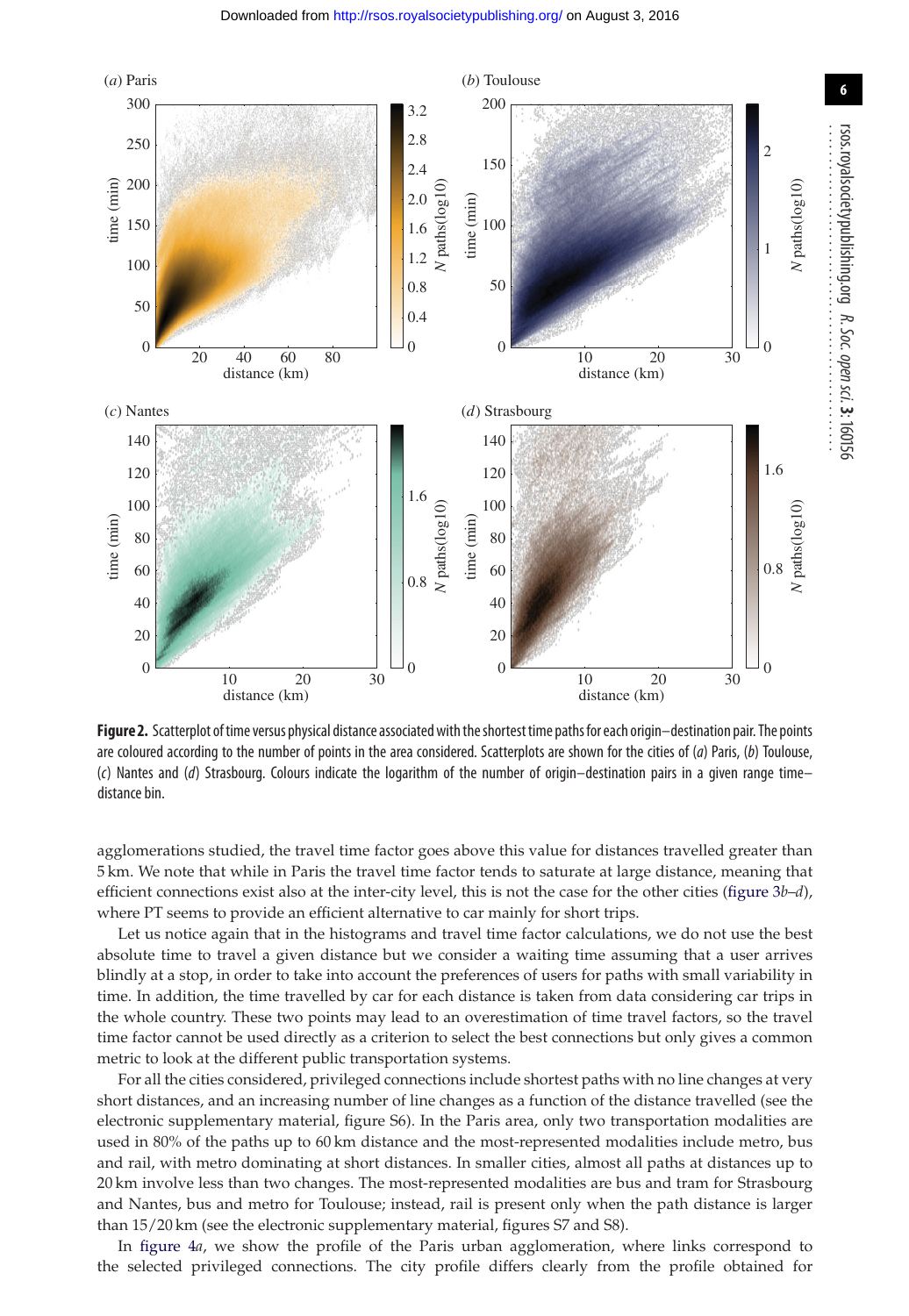

<span id="page-6-0"></span>**Figure 3.** Travel time factors with respect to distance travelled. The factors have been computed using the lowest 1, 2 and 5% of the time distribution for each distance travelled by public transportation for the following cities (including their surrounding areas) (a) Paris, (b) Toulouse, (c) Nantes and (d) Strasbourg.

![](_page_6_Figure_3.jpeg)

<span id="page-6-1"></span>Figure 4. Pattern detection using the multi-edge P-space representation. (a) Geographical representation of graph G<sub>SP</sub>, where links correspond to the 1% best shortest paths of the whole public transportation network. (b) The normalized BiCross validation error computed for the adjacency matrix  $X_{SP}$ (10 km, 11 km) (solid black line) of the same graph, for the associated random matrix  $X<sub>SPzandom</sub>$  (10 km, 11 km) (dotted line). The selected number of structures  $k<sub>s</sub>$  is assigned by a red rhombus. (c, d) Two of the structures revealed in the PT system of Paris. Green dots are ingoing, while red dots are outgoing affiliated.

single-modality single-layer representations, since it accounts for the interconnectedness of several transportation modes (see the electronic supplementary material, section S7). Note that, since we do not have access to the transfer times between lines in cities other than in Paris, the cost of transferring

rsos.royalsocietypublishing.org

R. Soc.

................................................

open

sci. **3**: 160156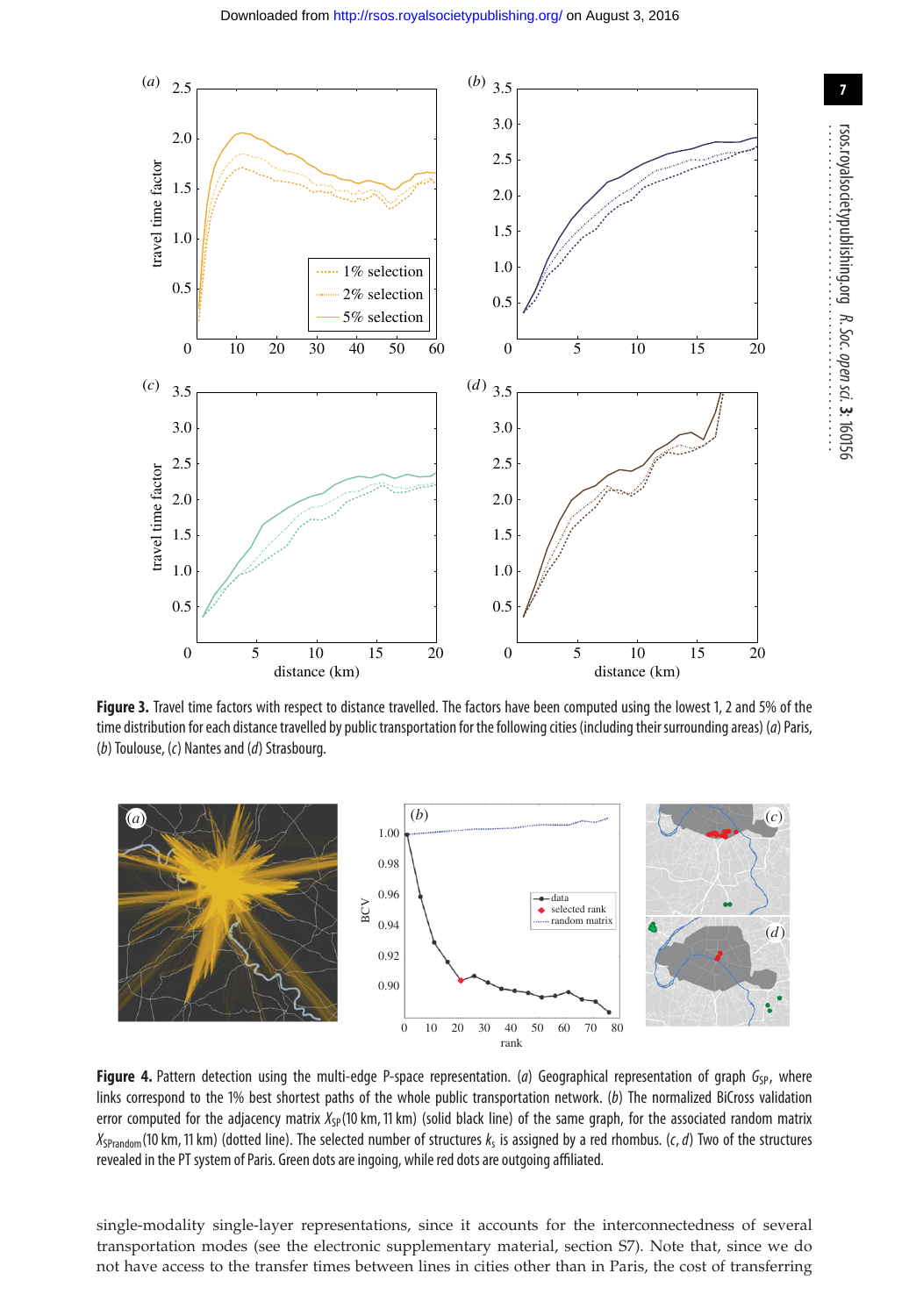between layers was estimated for each city based on the data for Paris (see the electronic supplementary material, table S3). This way, transfer times depend on the corresponding transportation modes, which a naive representation with all modes on a single layer would not be able to consider.

## 3.2. Pattern extraction

The question remains whether the identified set of privileged connections reveals any higher-order meaningful patterns in the design of transportation systems. We expect that some stops, such as stations located in residential neighbourhoods, may have similar connectivity patterns to the rest of the network as to the city centre or to working areas. In order to identify such patterns, we first built an undirected, unweighted graph  $G_{SP} = (V_{SP}, E_{SP})$ , where  $V_{SP} \subset V$  and  $E_{SP}$  are a set of edges linking origin–destination locations connected by privileged connections (for an example for Paris, see [figure 4](#page-6-1)*a*). To compare commuters travelling at particular distances, we analysed subgraphs  $G_{SP}(d_1, d_2)$  (represented by an adjacency matrix  $X_{SP}(d_1, d_2)$ ) of  $G_{SP}$ , where edges join stops at particular distances *d* ( $d_1 < d \leq d_2$ ). For Paris, we considered distances with resolution  $d_2 - d_1 = 1$  km, while for smaller cities we took the resolution  $d_2 - d_1 = 5$  km as the transportation networks were typically sparser there (see the electronic supplementary material, figure S1).

We expected to find both cohesive and bipartite patterns in these subgraphs. The cohesive structures would correspond to sets of stations well connected among themselves, while bipartite ones would single out two groups of stops with several connections between them. The connections may not be direct but should have durations comparable to the average time taken by car for the same distance.

To detect such patterns, we considered the likelihood of having a connection between any two stations, which can be expressed in terms of possible connections of these stations to the same structures. Formally, it means we can express each term of the adjacency matrix representing *G*<sub>SP</sub> as

$$
X_{\rm SP}(i,j) = \sum_{k} W_{ik} H_{kj},\tag{3.1}
$$

where  $W_{ik}$  quantifies the ingoing membership of node *i* to structure *k* and  $H_{ki}$  quantifies the outgoing affiliation of the node *j* to the structure. In order to find matrices **W** and **H**, we performed matrix factorization, thus minimizing numerically the distance

$$
\|\mathbf{X} - \mathbf{W}\mathbf{H}\|_{\text{F}}^2,\tag{3.2}
$$

where  $\|\mathbf{X}\|_{\text{F}}$  is the Frobenius norm of matrix **X** (for further details see the electronic supplementary material, section S2). Note that matrix factorization was used earlier successfully to detect communities and higher-order structures in graphs [\[44–](#page-11-19)[50\]](#page-11-20).

The number of structures to be detected was determined by the Bi-Cross validation (BiCv) approach proposed in [\[51\]](#page-11-21) based on cross-validation, a common machine learning model validation technique. This consists of measuring an error, called BCV here, between an estimation of left-out entries using a low-rank approximation of the retained data and the actual left-out entries. This error is decreasing with respect to the number of structures extracted towards a minimum that indicates how many structures are representative of the subgraphs (more details in the electronic supplementary material, section S4), while, on the contrary, such behaviour is not visible when the network is close to random. To identify whether there are structures in subgraphs, we compared the BCV error with the one obtained for the corresponding null models [\(figure 4](#page-6-1)*b*). Such null models were defined for each adjacency matrix  $X_{SP}(d1, d2)$  as their corresponding random matrices  $X_{SPrandom}(d1, d2)$  with the same size and density. An example of the behaviour of such a quantity for the Paris public transportation network is displayed in [figure 4](#page-6-1)*b* (for other cities, see the electronic supplementary material, figure S1). This quantity was computed for each subgraph and guided us on how many structures characterize each system at each range of distance. For some distance ranges and cities, the evolution of BCV is close to the random case assigning no strong attempt to link preferentially some areas at the considered range of distance (see the electronic supplementary material, figure S2). However, we find bipartite structures in several cases, like the two examples in [figure 4](#page-6-1)*c*,*d* detected in the Paris network. The bipartite structures can be assimilated to strategical areas that are particularly well connected by PT. For example, the structure shown in [figure 4](#page-6-1)*c* connects stops located around Paris Orly airport to stops located at the border of the Paris central area. In [figure 4](#page-6-1)*d*, the structure reveals the existence of privileged connections between the Nanterre and Creteil areas on one side (both with high employment density; [http://insee.fr/fr/themes/document.asp?reg\\_id=20&ref\\_id=20718&page=alapage/alap417/](http://insee.fr/fr/themes/document.asp?reg_id=20\&ref_id=20718\&page=alapage/alap417/alap417_carte.htm#carte1)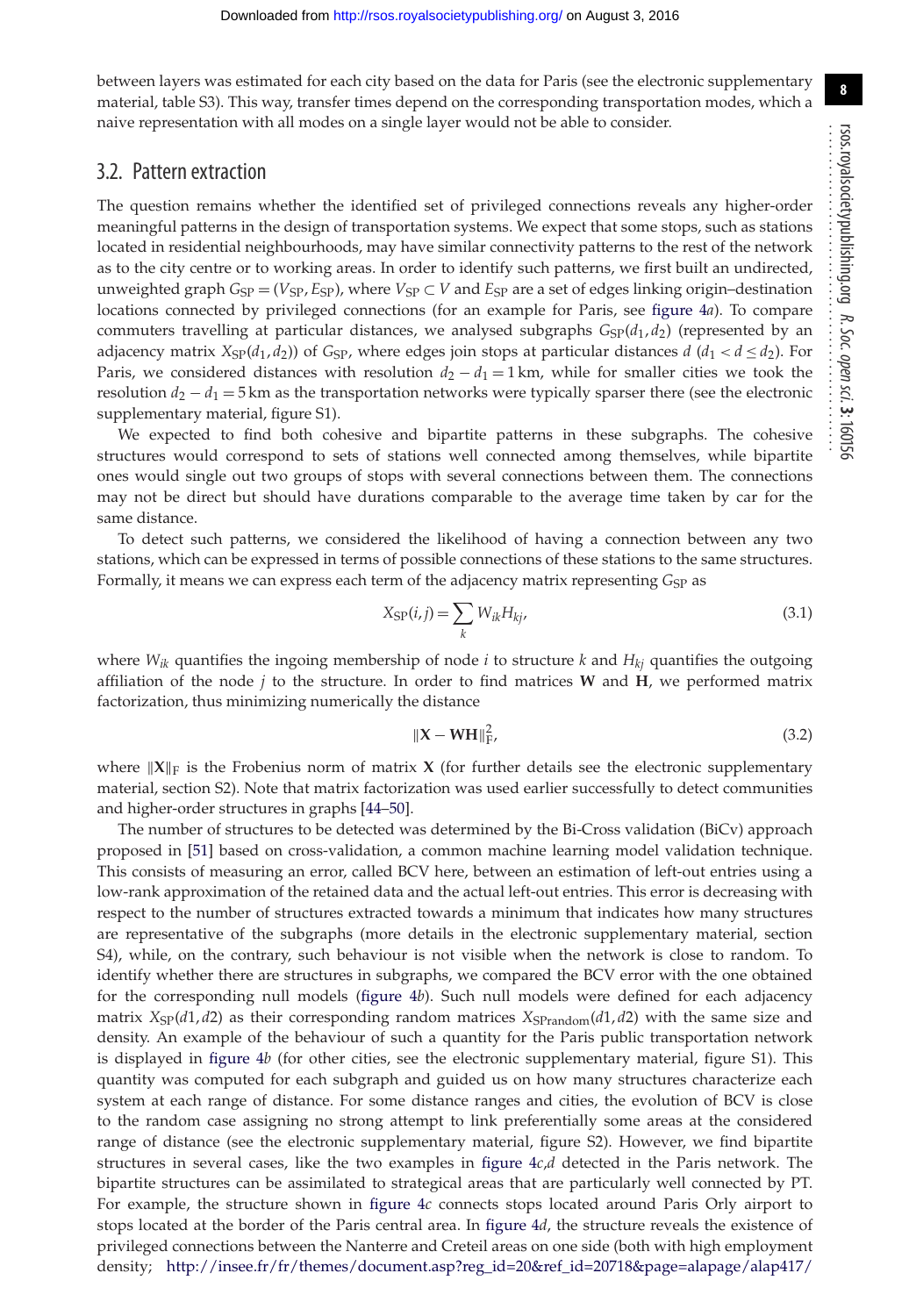**9**

[alap417\\_carte.htm#carte1\)](http://insee.fr/fr/themes/document.asp?reg_id=20\&ref_id=20718\&page=alapage/alap417/alap417_carte.htm#carte1) and Paris centre on the other side. As these structures are latent patterns extracted from the networks of privileged connections, we consider them as the privileged origin– destination patterns representative of the transportation systems.

#### 3.3. Network efficiency: pattern analysis from the commuter point of view

To estimate how well the different public transportation networks are devoted to answer the needs of commuters, we compared the identified privileged origin–destination patterns to the flows of commuters. We used the data of the 2010 French census [\[52\]](#page-11-22) including origin–destination commuter flows per means of transportation at the level of the municipality for the areas of greater Strasbourg, Toulouse and Nantes, and at the level of the municipal arrondissement (neighbourhood) for the Paris agglomeration. Using this dataset, we compared the detected privileged origin–destination patterns to the commuting patterns by car and PT. We only considered inter-municipality trips for the comparison as the resolution provided for the commuter dataset was given at the municipality level (for the number of intra-city trips, see the electronic supplementary material, table S4).

To draw a comparison, we first built the PT structural pattern network  $G_C = (V_C, E_C)$  of each urban agglomeration as an unweighted, undirected graph. Here, the set of nodes  $V_C$  is defined as municipalities and a link  $(a, b) \in E_C$  between municipalities *a* and *b* exists if at least one stop located in *a* and one stop in located *b* appear in each side of a detected bipartite structure. In other words, the structural pattern networks are composed of links between municipalities presumably well connected by public transportation. At the same time, exploiting census data, we built a commuter flow network for each city and its surrounding area, as a weighted, directed graph  $G_{\rm com}^{TM}=(V_{\rm com}^M, E_{\rm com}^{TM}, W_{\rm com}^M)$ . Here,  $V_{\rm com}^{TM}$  is the set of municipalities, and a link  $(a, b) \in E_{com}^M$  with weight  $w_{ab}$  represents the flow of individuals commuting from *a* to *b* by means *TM* (either PT or car). We compared the structural pattern graph with the commuter flow graphs both of the car and the PT of each urban agglomeration by computing a weighted Jaccard index *s* between the sets of links associated with each graph. This weighted index is defined as the sum of the flow graph weights of the links in common between the two graphs—structural and flow by the selected transportation means—divided by the total flow for the transportation means considered. More formally

$$
s_{TM} = \frac{\sum_{(a,b)\in E_C \cap E_{\text{com}}^{TM} } w_{ab}}{\sum_{(a,b)\in E_C \cup E_{\text{com}}^{TM} } w_{ab}}
$$
(3.3)

both for *TM* = *car* and *TM* = PT. It represents the fraction of commuters using, respectively, car and PT, who have access to privileged PT connections (i.e. for which there exists a link corresponding to their commuting in the PT structural pattern).

The bar charts in [figure 5](#page-9-0) show the comparison between commuting flows and privileged connections for several urban agglomerations. Full bars refer to commuters choosing the car, while dashed bars refer to the choice of PT. The width of full bars are set to be equal for all the cities considered, and the width of the corresponding dashed bar is set proportionally. Hence, for each city the number of black (respectively, white) stick men over the total number of stick men corresponds to the fraction of individuals choosing to commute by PT (respectively, car). The total number of commuters (using either car or PT) in each city is indicated below each bar. For example, in the Paris central agglomeration (Paris Petite Couronne (PC), on the right of the figure), there are about 1.6 million commuters using either car or PT. Among them, for every three commuters choosing the car, about seven choose PT.

The height of the full bars (respectively, dashed filled) assigns the weighted Jaccard index *s*car (respectively, *s*PT), indicating the fraction of individuals choosing the car (respectively, PT) even with access to privileged PT connections. For example, in the Paris central agglomeration, among all commuters choosing the car only 45% would have access to privileged connections, while among those who are choosing PT, 75% can rely on efficient transportation. Error bars on the top of the bars are obtained by repeating the methodology 100 times, with different random matrices initializing NMF. The small size of the error bars shows the robustness of the pattern detection.

A significant difference between the commuting practice in Paris agglomeration and other urban areas is evident. For Paris urban agglomeration, the flow of inter-municipality commuters choosing PT is larger than that of people commuting by car, in contrast to the other cities investigated. This may be partly explained by a travel time factor, which increases above the tolerated value for Toulouse, Nantes and Strasbourg [\(figure 3\)](#page-6-0). Besides, [figure 5](#page-9-0) indicates that the fraction of commuters having access to privileged connections and actually using the PT systems is larger than the fraction of them using the car for all urban agglomerations studied. This supports our definition of privileged connections based on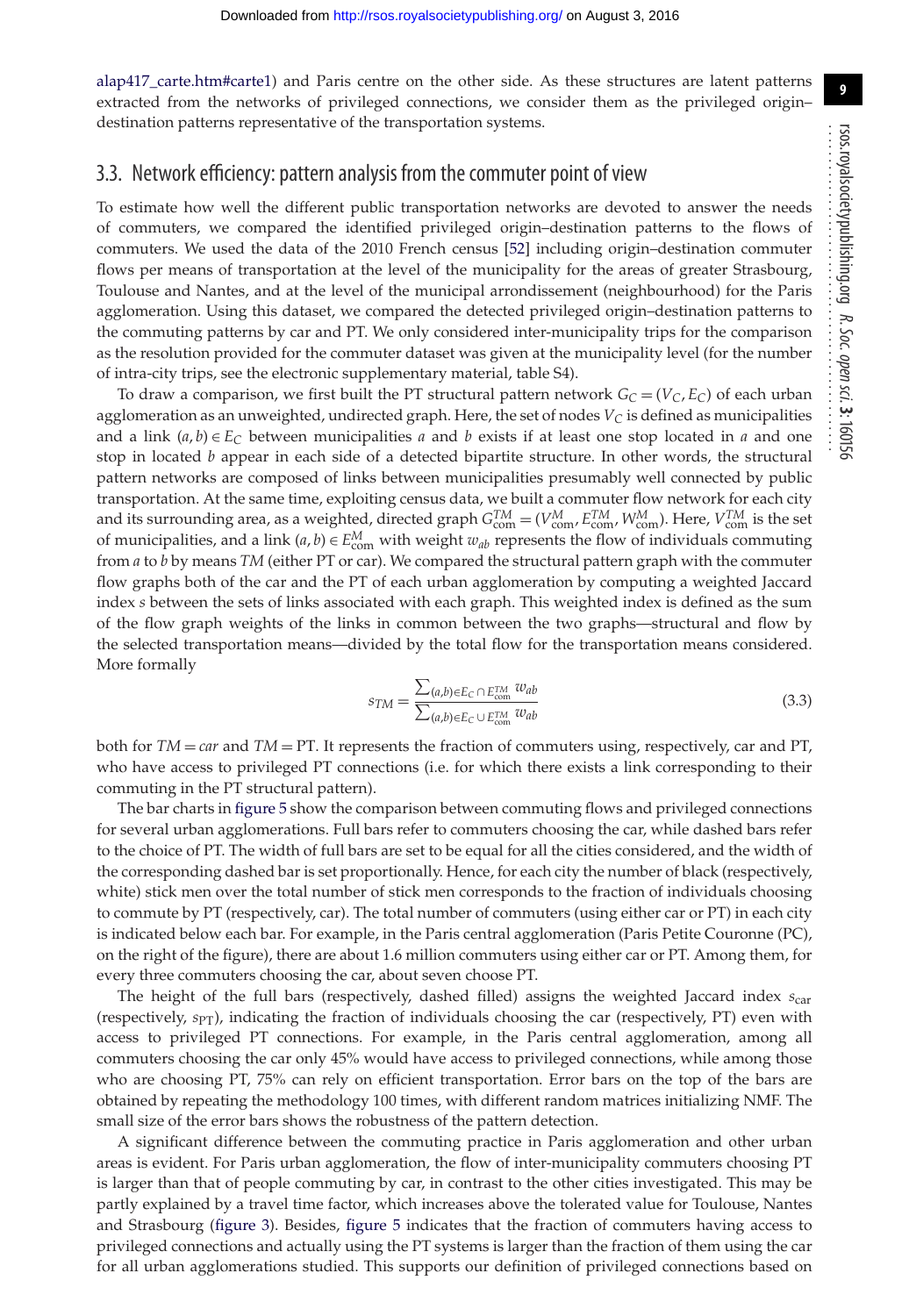![](_page_9_Figure_1.jpeg)

<span id="page-9-0"></span>**Figure 5.** Similarity between commuter flows and PT privileged connections in French municipal areas. For each of the urban agglomerations considered (Toulouse, Nantes, Strasbourg, Paris area and Paris Petite Couronne), the bar chart's height indicates the weighted Jaccard index s<sub>TM</sub> between the commuter flow network  $G_\text{com}^{\text{TM}}$  and the PT structural pattern network  $G_\zeta$  (for further explanation see text). The total number of commuters within each city using either car or PT is indicated below each bar.

commuting time with little variability and a limited transfer number. This corroborates the strong role of the latter factors in the decision-making to use PT or car. Furthermore, we observe that in the greater Paris area only 25% of car commuters have access to privileged transportation connections. Instead, in other cities, although more than 48% of car drivers have access to rapid connections, they still commute by car. In particular, in Toulouse a large percentage of commuters have access to good services according to the criteria introduced here, as there is large overlap between privileged connections and both PT (83%) and car (56%) commuting flows. However, there is still a non-negligible amount of people commuting by car. Based on this analysis, we can distinguish between two main trends in commuting: (i) there are cities where a large part of the population tend to do inter-municipality trips by car disregarding the quality of PT services, examples are Nantes, Toulouse and Strasbourg. (ii) On the other hand, in Paris and its agglomeration, according to the metrics introduced, there is a good agreement between the needed and provided services of public transportations. This result is supported by a pairwise comparison between the car and the PT commuting flows for every pair of municipalities (see the electronic supplementary material, section S5).

## 4. Conclusion

Efficient analysis of public transportation networks is possible via abstract representations, which in turn help us to reveal hidden characteristics of such systems. As our main scientific contribution we provided a solution for this challenge by introducing a novel description, which combines multiedge and P-space representations of multilayer transportation networks. We characterize these systems from the user's point of view through a description, which is detached from constraints imposed by their spatial embeddedness, but which incorporates their temporal variance. To further develop our framework, we adjusted earlier-defined methods and used them to identify effective routes and hidden transportation patterns, which were not evidently built due to overall design. We found cohesive and bipartite patterns of privileged connections induced by different ways of access of far-apart urban areas in French municipals such as greater Paris, Toulouse, Nantes or Strasbourg. We further analysed the overall efficiency of the corresponding transportation systems when compared with the commuting flow. We found that while the transportation system of Paris is somewhat meeting overall demands and its use is preferred over the car alternative, in smaller cities, the transportation systems may not meet user expectations, leaving room for improvement, and even people with access to fast transportation options prefer to use car instead.

**10**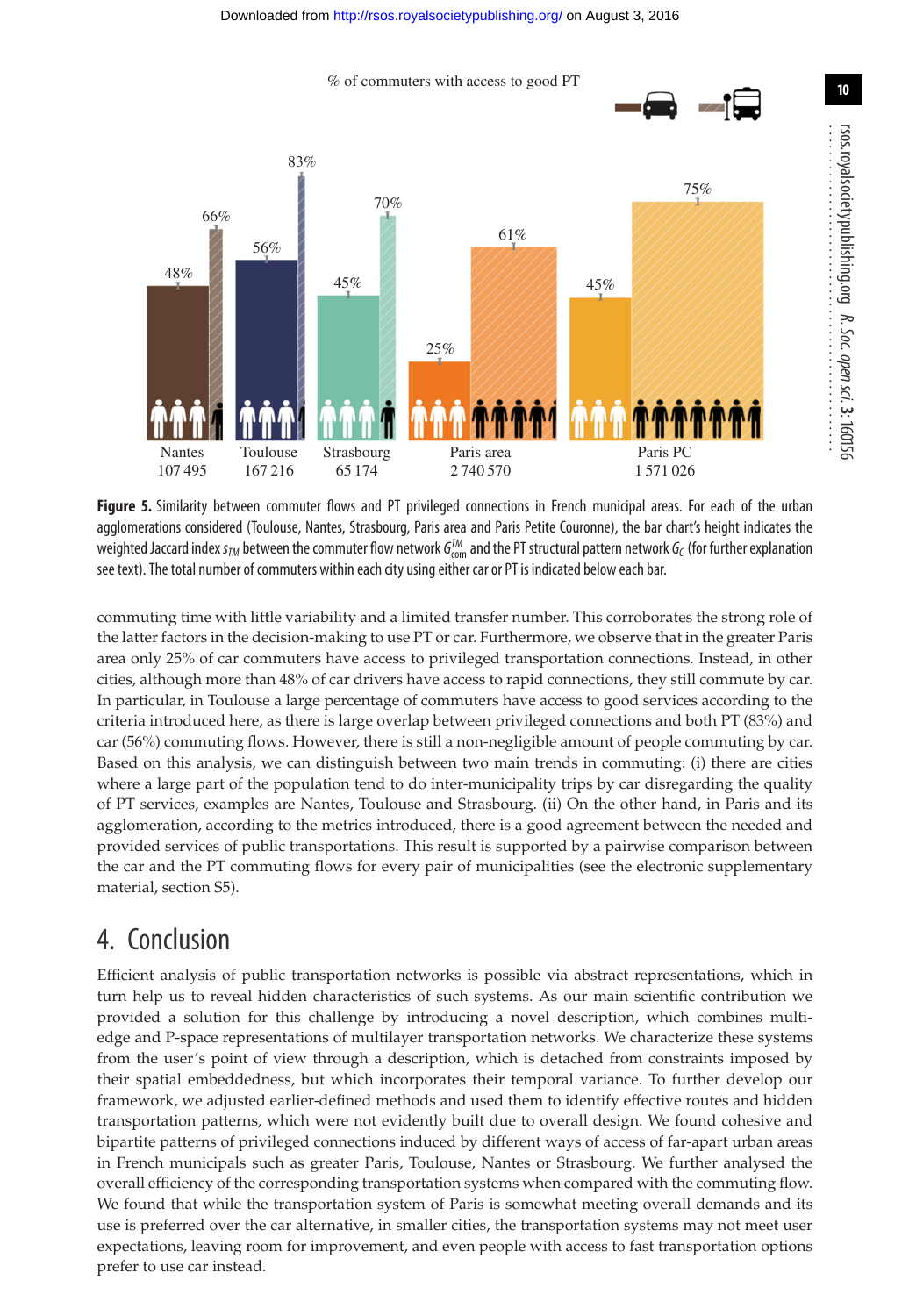We made some assumptions during our study, which set some limitations on the generalization of our results. First of all, we considered only a 3 h time window to build our user-based representation. Extending this time window or considering different periods would potentially highlight further transportation patterns, assigning a direction to explore in the future. Furthermore, we operated with average frequencies of services neglecting the effect of any perturbation in the transportation system. This was a valid approach in our case as no major variance was observed during the analysed period. Nevertheless, to get around this limitation one can easily adjust our definition such that it considers dynamically unexpected perturbations on each line. Finally, we assumed that passengers go blindly to a stop without considering that certain passengers attempt to reduce their waiting time by timing their arrival at transit stops to an optimal period before vehicle departure. On the other hand, this can be easily considered in our representation by introducing arrival times of users, e.g. depending on the frequency of the first line they take. In addition, note that aspects such as adaptive travelling behaviour or the prediction of individual mobility patterns are out of the scope of the present methodology but they indicate possible future directions of research.

Several extensions of our methodology are possible. Parameters like the periods in focus, length of observations, number of transfers, etc., can be tailored for other systems, while a further refinement is possible by considering needs of various types of users. Our way of characterization of privileged connections may be used to profile and compare different transportation systems to disclose generalities in their design. The use of this methodology in the future could help to enhance resilience of local transportation systems to provide better design policies for future developments.

Data accessibility. All data used in this paper are openly shared by the local transportation companies or central statistical institutes. The datasets used can be found within an extensive list of similar datasets collected in [\[16](#page-10-14)[,17\]](#page-10-15), while the census data used can be found in [\[43](#page-11-18)[,52\]](#page-11-22). The source of the implementation of our methodology is openly shared under the link [https://github.com/lalessan/user\\_basedPT.](https://github.com/lalessan/user_basedPT)

Authors' contributions. All authors designed the research, participated in writing and approved the final manuscript. L.A. completed the data analysis and performed the numerical simulations.

Competing interests. The authors claim no financial or non-financial competing interests.

Funding. The research was partially supported from the Lagrange Project funded by the CRT Foundation, and the FET Multiplex Project (EU-FET-317532) funded by the European Commission. L.A. is grateful to the DANTE Inria team and the ISI Foundation for funding her internship and for ENS de Lyon for the Ampère Excellence fellowship. The funding bodies had no role in study design, data collection and analysis, preparation of the manuscript, or the decision to publish.

Acknowledgements. We thank the reviewers of our work for their constructive comments.

## References

- <span id="page-10-0"></span>1. Albeverio S, Andrey D, Giordano P, Vancheri A (eds). 2008The dynamics of complex urban systems: an interdisciplinary approach. Heidelberg, Germany: Physica.
- <span id="page-10-1"></span>2. Sheffi Y. 1985 Urban transportation networks. Englewood Cliffs, NJ: Prentice-Hall.
- <span id="page-10-2"></span>3. Bell MGH, Iida Y. 1997 Transportation network analysis, 1st edn. New York, NY: Wiley.
- <span id="page-10-3"></span>4. Sen P, Dasgupta S, Chatterjee A, Sreeram PA, Mukherjee G, Manna SS. 2003 Small-world properties of the Indian railway network.Phys. Rev. E **67**, 036106. [\(doi:10.1103/PhysRevE.67.036106\)](http://dx.doi.org/doi:10.1103/PhysRevE.67.036106)
- <span id="page-10-4"></span>5. Kennedy C, Miller E, Shalaby A, Maclean H, Coleman J. 2005 The four pillars of sustainable urban transportation.Transp. Rev.**25**, 393–414. [\(doi:10.1080/01441640500115835\)](http://dx.doi.org/doi:10.1080/01441640500115835)
- <span id="page-10-5"></span>6. Mandl CE. 1980 Evaluation and optimization of urban public transportation networks. Eur. J. Oper. Res.**5**, 396–404. [\(doi:10.1016/0377-2217\(80\)](http://dx.doi.org/doi:10.1016/0377-2217(80)90126-5) [90126-5\)](http://dx.doi.org/doi:10.1016/0377-2217(80)90126-5)
- <span id="page-10-6"></span>7. Banavar JR, Maritan A, Rinaldo A. 1999 Size and form in efficient transportation networks. Nature **399**, 130–132. [\(doi:10.1038/20144\)](http://dx.doi.org/doi:10.1038/20144)
- <span id="page-10-7"></span>8. Bates J, Polak J, Jones P, Cook A. 2001 The valuation of reliability for personal travel. Transp. Res. E-Log. **37**, 191–229. [\(doi:s1366-5545\(00\)00011-9\)](http://dx.doi.org/doi:s1366-5545(00)00011-9)
- 9. Carey M. 1998 Optimizing scheduled times, allowing for behavioural response.Transp. Res. B-Methods**32**, 329–342. [\(doi:10.1016/s0191-2615\(97\)00039-8\)](http://dx.doi.org/doi:10.1016/s0191-2615(97)00039-8)
- <span id="page-10-8"></span>10. Van Oort N, Van Nes R. 2009 Regularity analysis for optimizing urban transit network design. Publ. Transp.**1**, 155–168. [\(doi:10.1007/s12469-009-0012-y\)](http://dx.doi.org/doi:10.1007/s12469-009-0012-y)
- <span id="page-10-9"></span>11. Lambert JH, Sarda P. 2005 Terrorism scenario identification by superposition of infrastructure networks. J. Infrastructure Syst.**11**, 211–220. [\(doi:10.1061/\(ASCE\)1076-0342\(2005\)11:4\(211\)\)](http://dx.doi.org/doi:10.1061/(ASCE)1076-0342(2005)11:4(211))
- <span id="page-10-10"></span>12. 2016 TCRP synthesis 115. Transportation Research Board. See [http://onlinepubs.trb.org/Onlinepubs/](http://onlinepubs.trb.org/Onlinepubs/tcrp/tcrp_syn_115.pdf) [tcrp/tcrp\\_syn\\_115.pdf](http://onlinepubs.trb.org/Onlinepubs/tcrp/tcrp_syn_115.pdf) (accessed 16 February 2016).
- <span id="page-10-11"></span>13. Pelletier MP, Trépanier M, Morency C. 2011 Smart card data use in public transit: a literature review. Transp. Res. Part C: Emerg. Technol.**19**, 557–568. [\(doi:10.1016/j.trc.2010.12.003\)](http://dx.doi.org/doi:10.1016/j.trc.2010.12.003)
- <span id="page-10-12"></span>14. Furth PG, Hemily BJ, Muller T, Strathman JG. 2003 Uses of archived AVL-APC data to improve transit performance and management: review and potential. Transportation Research Board, Washington, DC, USA. See [http://onlinepubs.trb.org/](http://onlinepubs.trb.org/onlinepubs/tcrp/tcrp_rpt_113.pdf) [onlinepubs/tcrp/tcrp\\_rpt\\_113.pdf.](http://onlinepubs.trb.org/onlinepubs/tcrp/tcrp_rpt_113.pdf)
- <span id="page-10-13"></span>15. Steenbruggen J, Borzacchiello MT, Nijkamp P, Scholten H. 2013 Mobile phone data from GSM

networks for traffic parameter and urban spatial pattern assessment: a review of applications and opportunities. GeoJournal **78**, 223–243. [\(doi:10.1007/s10708-011-9413-y\)](http://dx.doi.org/doi:10.1007/s10708-011-9413-y)

- <span id="page-10-14"></span>16. Google Code. The GoogleTransitDataFeed Open Source Software project. See [https://code.](https://code.google.com/archive/p/googletransitdatafeed/wikis/PublicFeeds.wiki) [google.com/archive/p/googletransitdatafeed/](https://code.google.com/archive/p/googletransitdatafeed/wikis/PublicFeeds.wiki) [wikis/PublicFeeds.wiki](https://code.google.com/archive/p/googletransitdatafeed/wikis/PublicFeeds.wiki) (accessed 30 June 2016).
- <span id="page-10-15"></span>17. Google Groups. General transit feed spec changes. See [https://groups.google.com/forum/#!forum/](https://groups.google.com/forum/#!forum/gtfs-changes) [gtfs-changes](https://groups.google.com/forum/#!forum/gtfs-changes) (accessed 30 June 2016).
- <span id="page-10-16"></span>18. Zhao Y. 2000 Mobile phone location determination and its impact on intelligent transportation systems. IEEE Trans. Intell. Transp. Syst.**1**, 55–64. [\(doi:10.1109/6979.869021\)](http://dx.doi.org/doi:10.1109/6979.869021)
- 19. El-Geneidy AM, Horning J, Krizek KJ. 2011 Analyzing transit service reliability using detailed data from automatic vehicular locator systems. J. Adv. Transp. **45**, 66–79. [\(doi:10.1002/atr.134\)](http://dx.doi.org/doi:10.1002/atr.134)
- 20. Shen Y, Xu J, Zeng Z. 2015 Public transit planning and scheduling based on AVL data in China. Int. Trans. Operat. Res.**2015**, 1–23. [\(doi:10.1111/itor.](http://dx.doi.org/doi:10.1111/itor.12164) [12164\)](http://dx.doi.org/doi:10.1111/itor.12164)
- 21. Mesbah M, Lin J, Currie G. 2015 'Weather' transit is reliable? Using AVL data to explore tram performance in Melbourne, Australia. J. Traffic